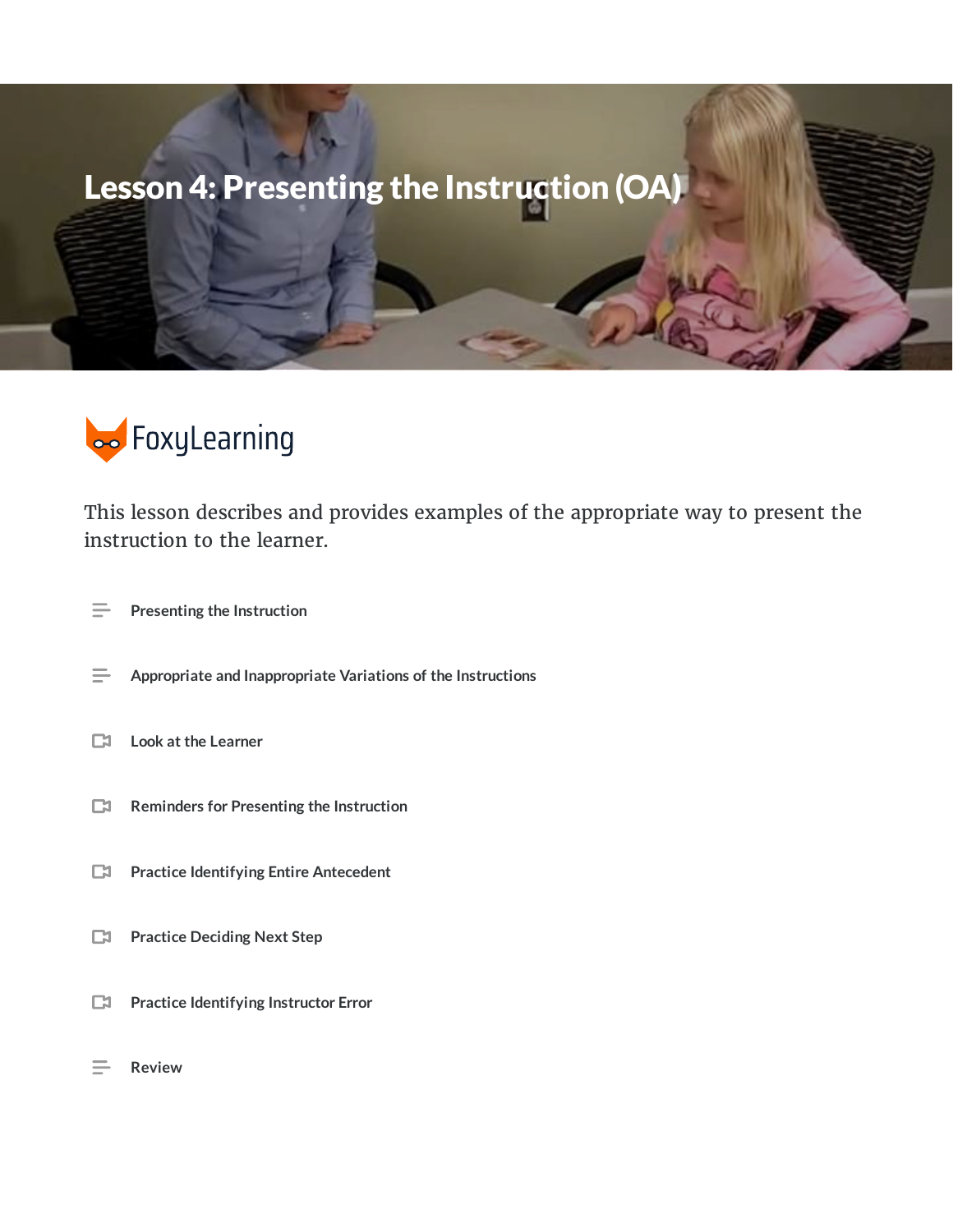*Page 1 of 8*

# **Presenting the Instruction**

 $-$  00:12

The important parts of the antecedent are the verbal instruction and the array of stimuli (pictures). When presenting the instruction, refer to the data sheet. The bold word is the target so that is what you will instruct the learner to point to.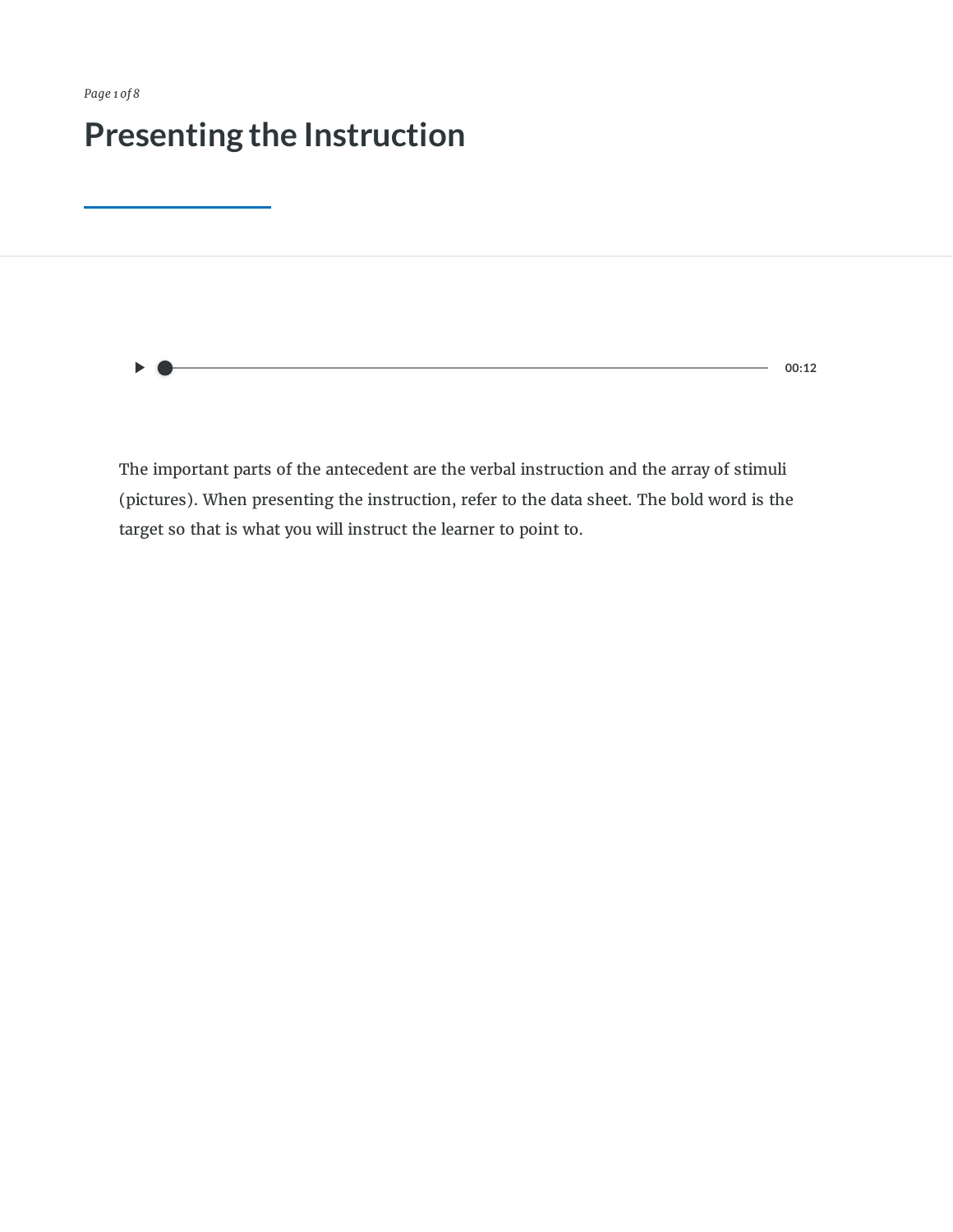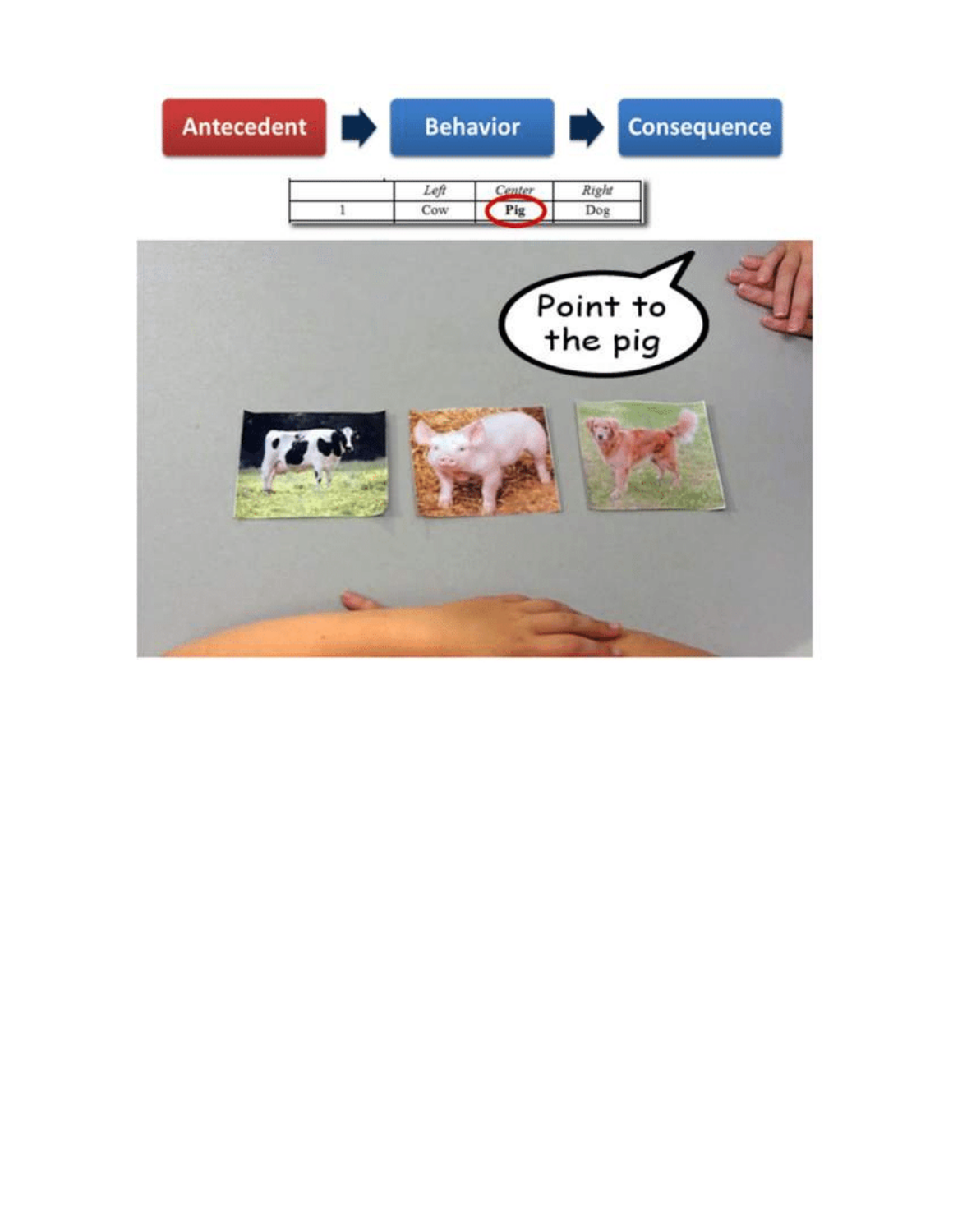### **Appropriate and Inappropriate Variations ofthe Instructions**



You can vary the instructions, but make sure to keep them brief. The briefer, the better. You can have instructions like, "Cow," "Find cow," "Where's the cow?" "Show me the cow," or "Point to the cow." Do **NOT** use any additional descriptors (e.g., "Point to the cow. It is black and white."). Do **NOT** instruct the learner to say anything about the pictures (e.g., "Tell me where the cow is." "What's this one?").

| <b>Appropriate</b>  | Inappropriate                                 |
|---------------------|-----------------------------------------------|
| "Conv."             | "Tell me where the cow is."                   |
| "Find cow."         | "Point to the cow. It's black"<br>and white." |
| "Show me the cow."  | "What's this one?"                            |
| "Point to the cow." | "Is this one a cow?"                          |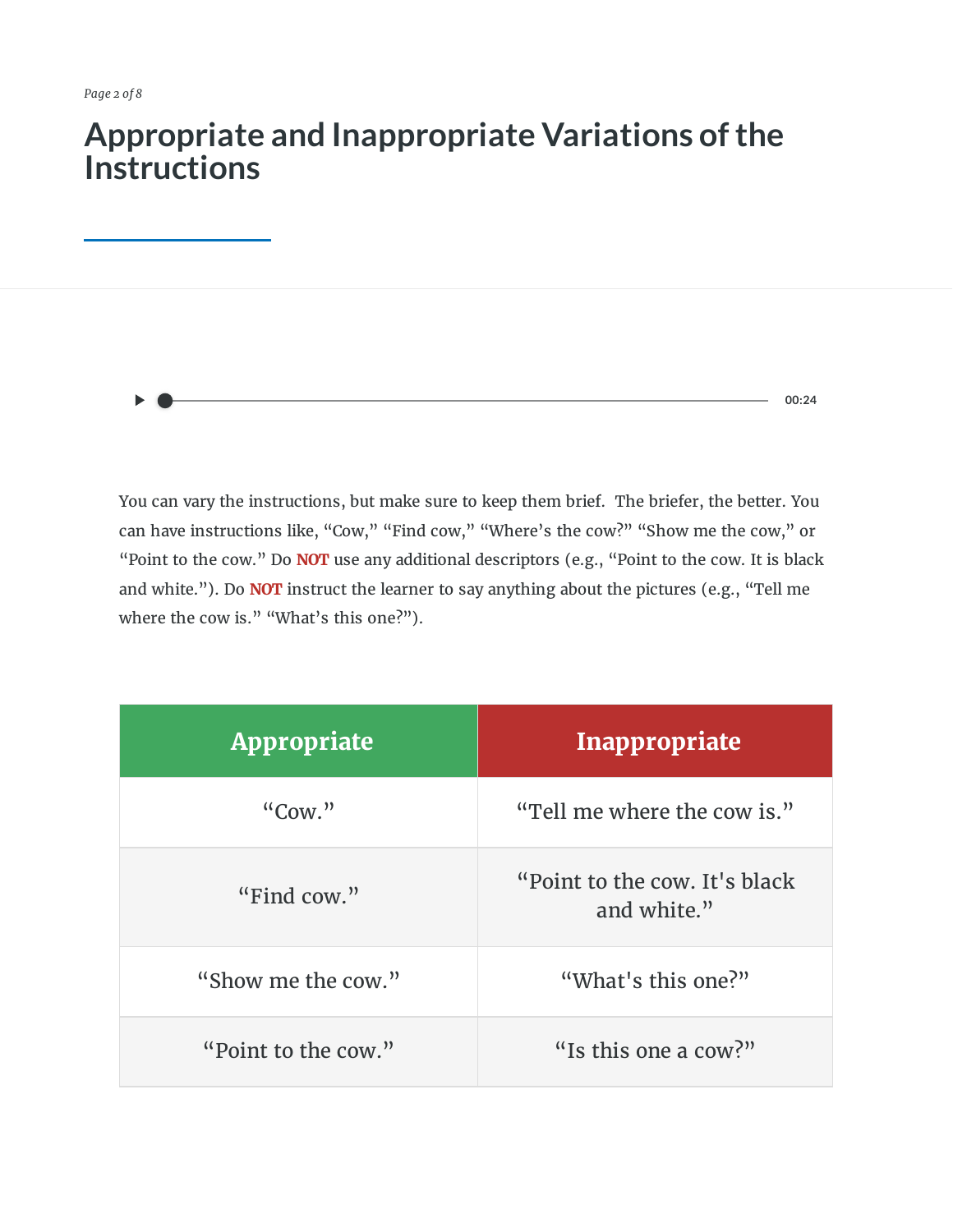*Page 3 of 8*

### **Look atthe Learner**

**00:22**

When presenting the instruction, look at the learner, not the pictures. If you look at the pictures you might accidentally look at the target you are asking for. Also, use a neutral facial expression and a neutral tone of voice when delivering the instruction. Reserve animated facial expressions and excited tone of voice for praising correct responses. That is what makes the consequence so rewarding.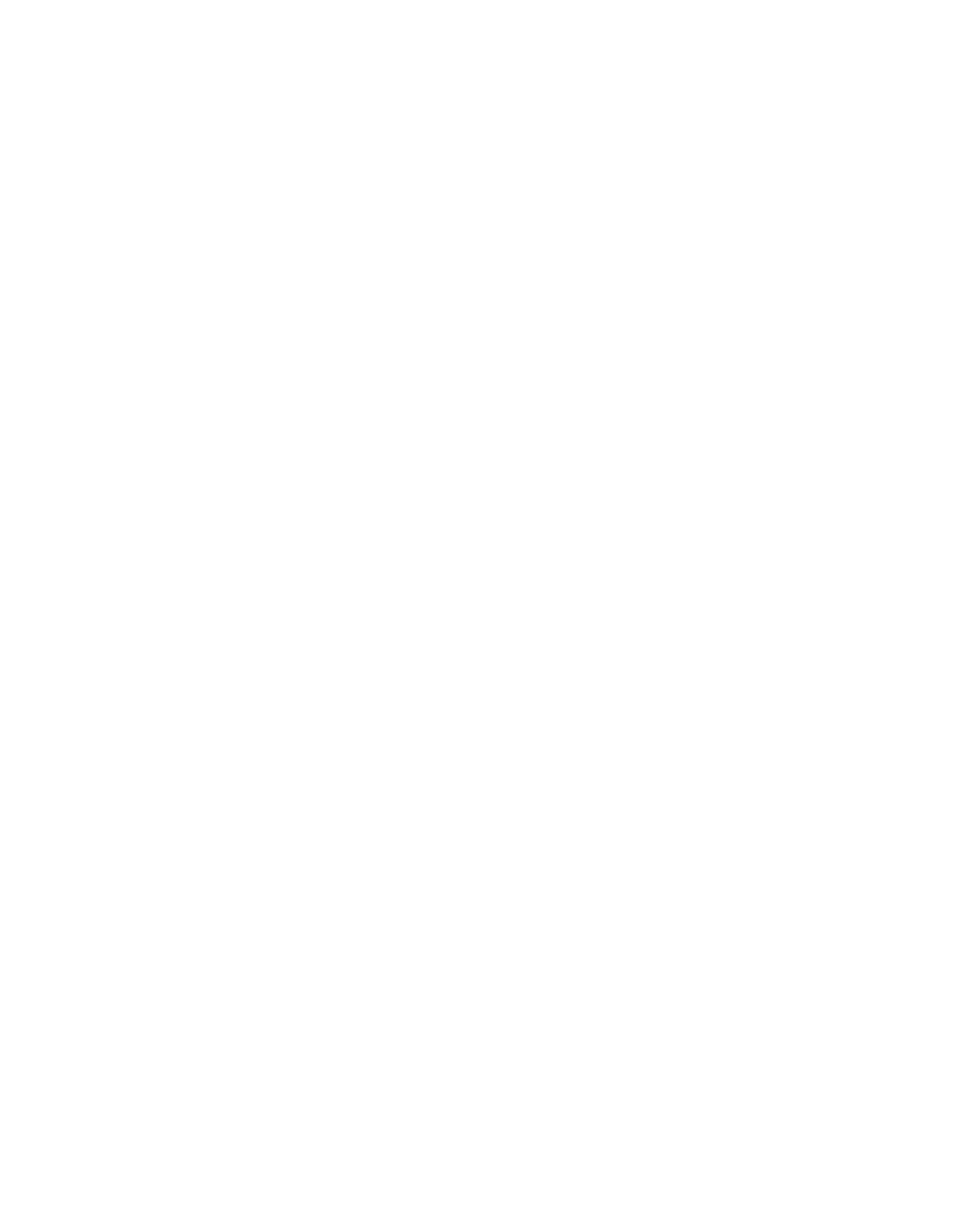# **Reminders for Presenting the Instruction**

| ▶                                          | 00:16 |
|--------------------------------------------|-------|
|                                            |       |
| Remember!                                  |       |
| 1. Make sure all your materials are ready. |       |

- 2. Arrange the stimuli in a neat row in front of the learner, in the order they're listed in the data sheet.
- 3. Get the learner's attention/make sure the learner is attending.
- 4. Look at the learner and present a clear verbal instruction using a neutral tone of voice and facial expression.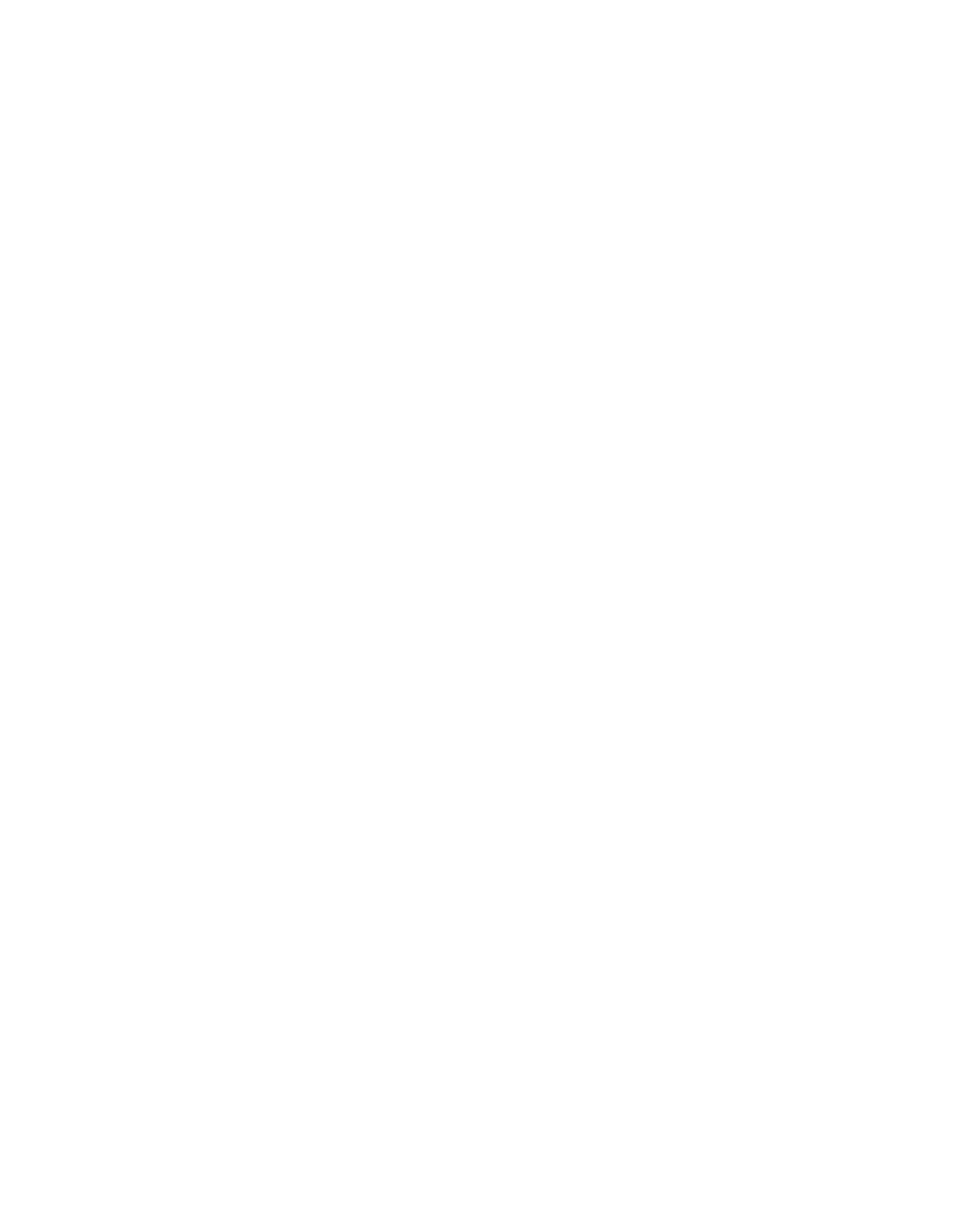*Page 5 of 8*

**Practice Identifying Entire Antecedent**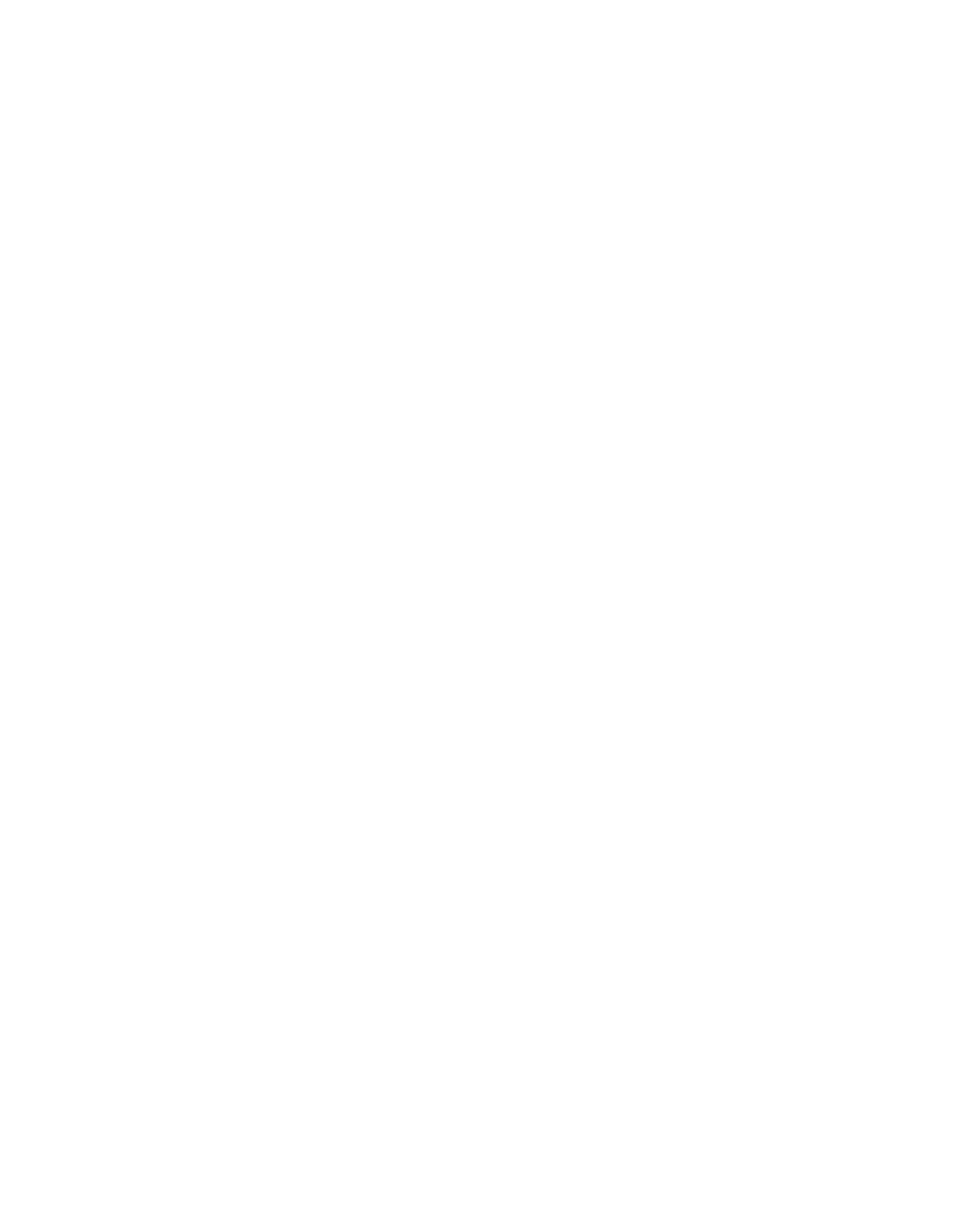*Page 6 of 8*

# **Practice Deciding Next Step**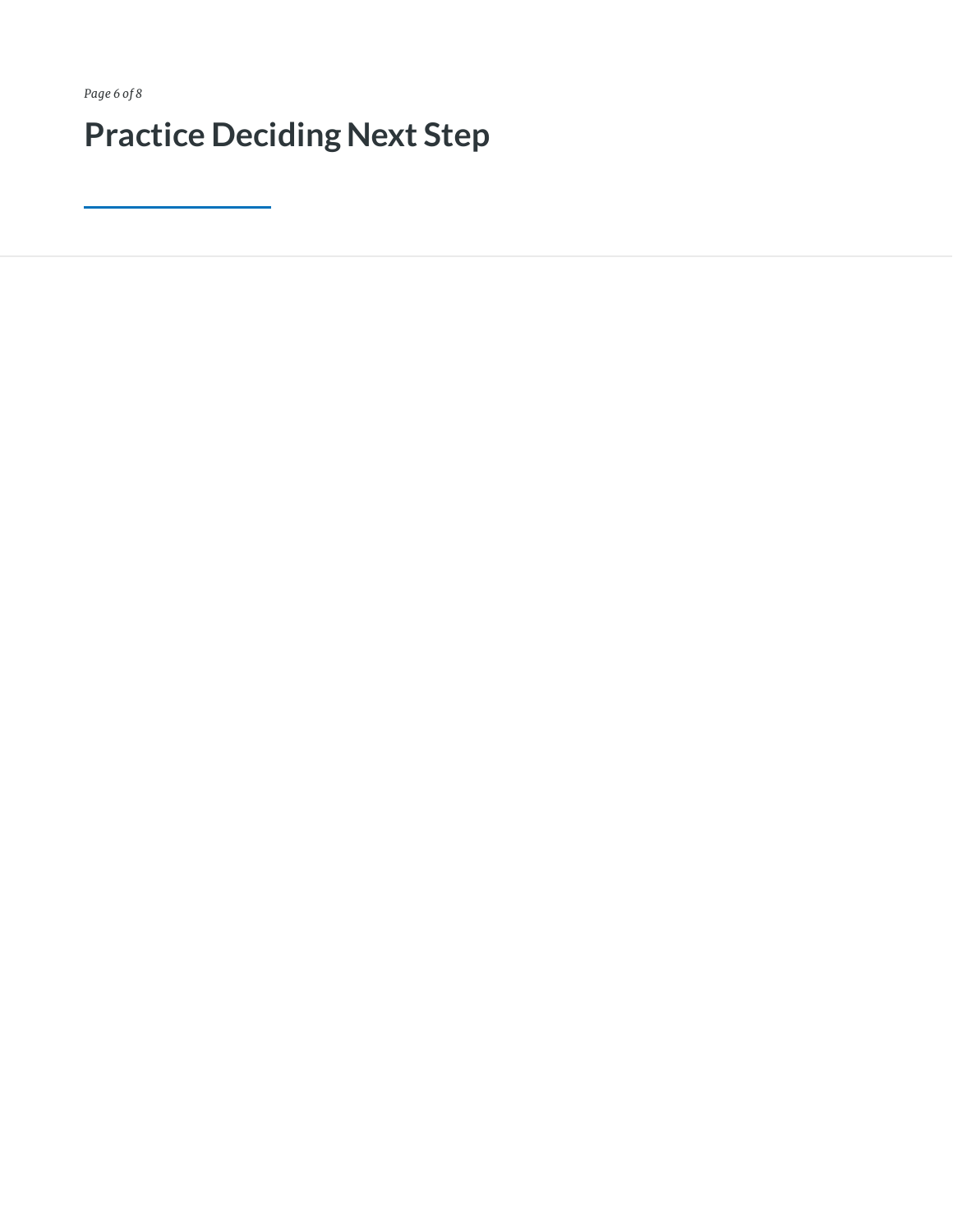*Page 7 of 8*

**Practice Identifying Instructor Error**